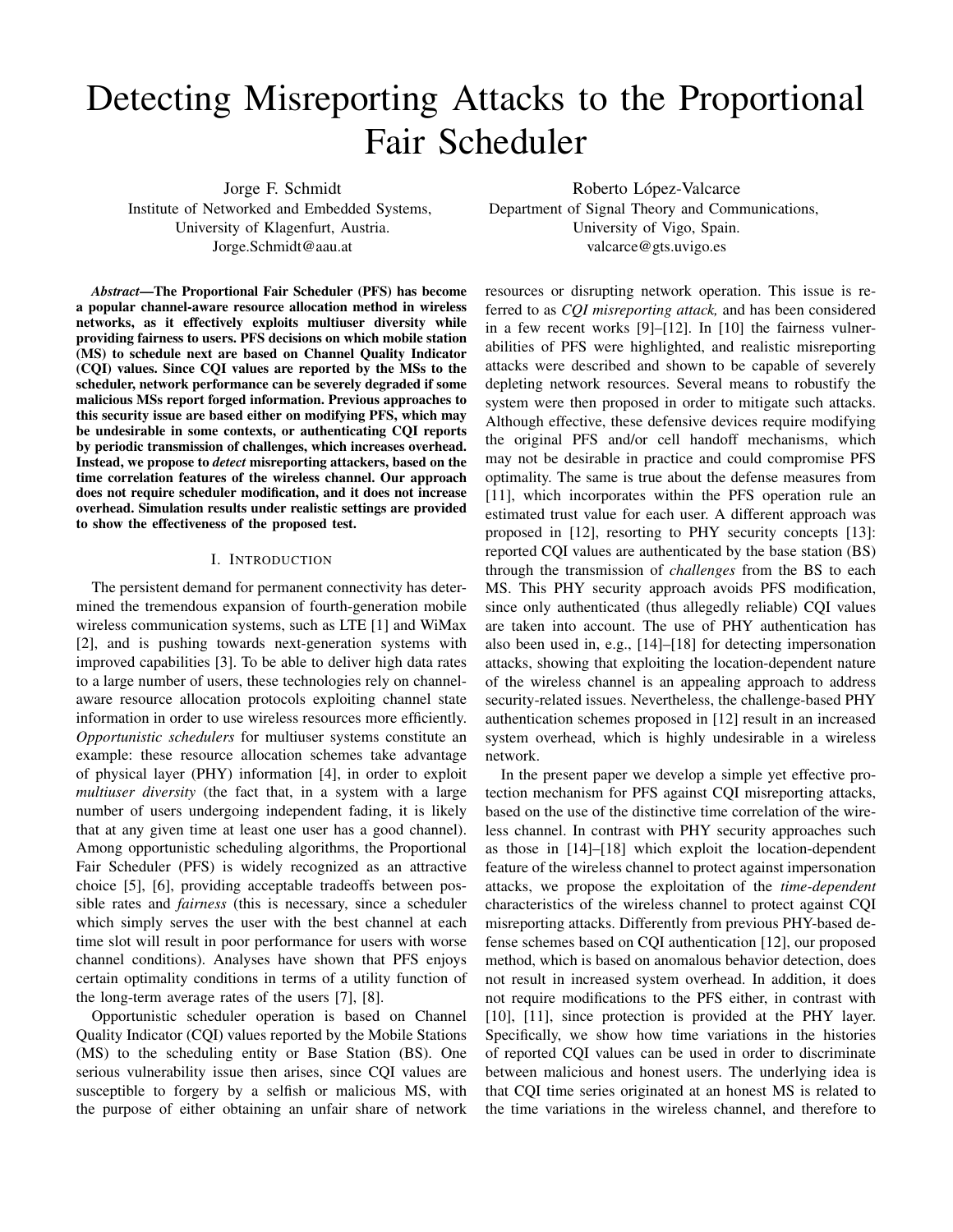the relative speed between BS and MS, which is bounded. This is not the case for a malicious MS, whose CQI reports typically exhibit much faster time variations. We propose to monitor the sample autocorrelation coefficient corresponding to a certain time lag in order to single out malicious MSs. Simulation results with realistic system parameters show the efectiveness of the proposed approach.

The paper is organized as follows. The communication setting, PFS basics and CQI misreporting attack are described in Sec. II. In Sec. III the time-varying characteristic of the wireless channel is described, and the proposed protection scheme is derived. Simulation results are given in Sec. IV, and conclusions are drawn in Sec. V.

#### II. PROBLEM STATEMENT

#### *A. Communication setting*

We consider a cellular system [1], [2], focusing on a scenario with  $N$  MSs within a cell moving at speeds of up to  $v_m$  m/s and communicating with a BS. Of these,  $N_A \ll N$  are malicious, with the goal of disrupting network operation. We assume that MSs within overlapping coverages of two neighboring cells can switch between them at will, by triggering a handoff process as described in [10].

Network resources are shared over an OFDM downlink channel, where subcarriers are grouped in *resource blocks* consisting of several contiguous subcarriers over which the channel frequency response can be regarded as flat [6], [19]. The temporal dimension is sliced in *time slots* of duration  $T_s$ , i.e., a number of contiguous OFDM symbols for which the channel can be regarded as quasi-static [6], [19]. Each resource block is allocated to a single MS at each time slot. All MSs obtain their CQI values and report them to the BS in order to compete for the next time slot. Independent allocation of resource blocks is assumed, so we focus on a single resource block for clarity.

The CQI metric reported by an (honest) MS is a mapping from the signal-to-noise ratio (SNR) experienced by that MS over the corresponding resource block to a value indicating the maximum rate that the channel can support under current conditions. Based on CQI values from all  $N$  users, the BS decides on which MS to schedule over the next time slot using the PFS algorithm, described next.

## *B. Proportional Fair Scheduler*

At each time slot, PFS selects for transmission the MS maximizing the ratio of current CQI to average throughput. In this way, low SNR users still have fair opportunities to access the channel, whereas performance is improved with respect to naive schemes (e.g., round-robin) [6]. At time slot  $t$ , PFS selects user  $k^*$  to be allocated on the next time slot as

$$
k^* = \arg\max_{1 \le k \le N} \frac{\text{CQI}_k(t)}{R_k(t)},\tag{1}
$$

where  $\text{CQI}_k(t)$  is the latest CQI value reported by the k-th user (peak feasible data rate, in case of an honest MS), and

 $R_k(t)$  is the monitored average throughput of the k-th user up to time slot  $t$ , which is updated as

$$
R_k(t+1) = \begin{cases} \alpha \text{CQI}_k(t) + (1-\alpha)R_k(t), & \text{if } k = k^*,\\ (1-\alpha)R_k(t), & \text{otherwise}, \end{cases}
$$
 (2)

where  $0 < \alpha < 1$  is a fairness parameter that determines the size of the smoothing window in (2). At time  $t = 0$ , the average throughput is initialized as  $R_k(0) = r_0$  for all k, with  $r_0$  a small constant. If user k joins the cell at time  $t = t_0$ (for example, due to a handoff from a neighboring cell), its average throughput can be initialized in different ways. We assume the BS allows the new user to set this parameter. While this is beneficial when all users behave in an honest manner, it results in added flexibility to attackers, resulting in a worst case scenario in terms of security from the network point of view [10].

#### *C. CQI misreporting attack*

From (1), PFS allocation decisions are based on CQI reports, and thus its operation is vulnerable to malicious users forging CQI values [9]–[12]. In the following, we consider the most powerful of such CQI misreporting attacks, described in [10] and termed *coordinated attack with hand-offs*, which is carried out by a set of  $N_A$  colluding attackers as follows. At time  $t$ , attacker  $j$  computes the minimum value of its reported rate that would secure the resource block at time  $t + 1$ , i.e.,

$$
m_j(t) = \left[ R_j(t) \cdot \max_{i \in \mathcal{H}} \frac{\text{CQI}_i(t)}{R_i(t)} \right], \quad j \in \mathcal{A}, \quad (3)
$$

with  $H$  and  $A$  the sets of honest users and attackers, respectively, and where the ceiling operation is included since CQI metrics are usually integer-valued<sup>1</sup>. The corresponding increment in reported rate is then obtained:

$$
\delta_j(t) = m_j(t) - \text{CQI}_j(t-1),\tag{4}
$$

with  $\text{CQI}_j(t-1)$  the previously reported (at time slot  $t-1$ ) CQI value. Let

$$
j^* = \arg\min_{j \in \mathcal{A}} \delta_j(t). \tag{5}
$$

Then, attacker  $j^*$  reports  $\text{CQI}_{j^*}(t) = m_{j^*}(t)$  to the BS, whereas the remaining  $N_A - 1$  attackers report their true CQI values in order to conceal their malicious behavior.

Note that in order for attackers to keep obtaining time slots, they not only need to have better CQI values than honest users, but also their CQI-to-average throughput ratio must be better. If an attacker succeeds, then its average throughput increases while those of honest users decrease, so attackers need to compensate for this by reporting *rapidly increasing* CQI values. In practice, a maximum value  $\text{CQI}_{\text{max}}$  exists. As remarked in [10], when an attacker reaches this value, it can trigger a handoff to a neighboring cell and back. This allows the attacker to reset its average throughput, as explained in Sec. II-B, thus allowing a sustainable attack. This scheme has

<sup>&</sup>lt;sup>1</sup>A method by which attackers can estimate the value  $\max_{i \in \mathcal{H}} \frac{CQI_i(t)}{R_i(t)}$  is given in [10]. For simplicity, we assume this quantity is known to attackers. This case also serves as an upper bound on the power of more realistic attacks.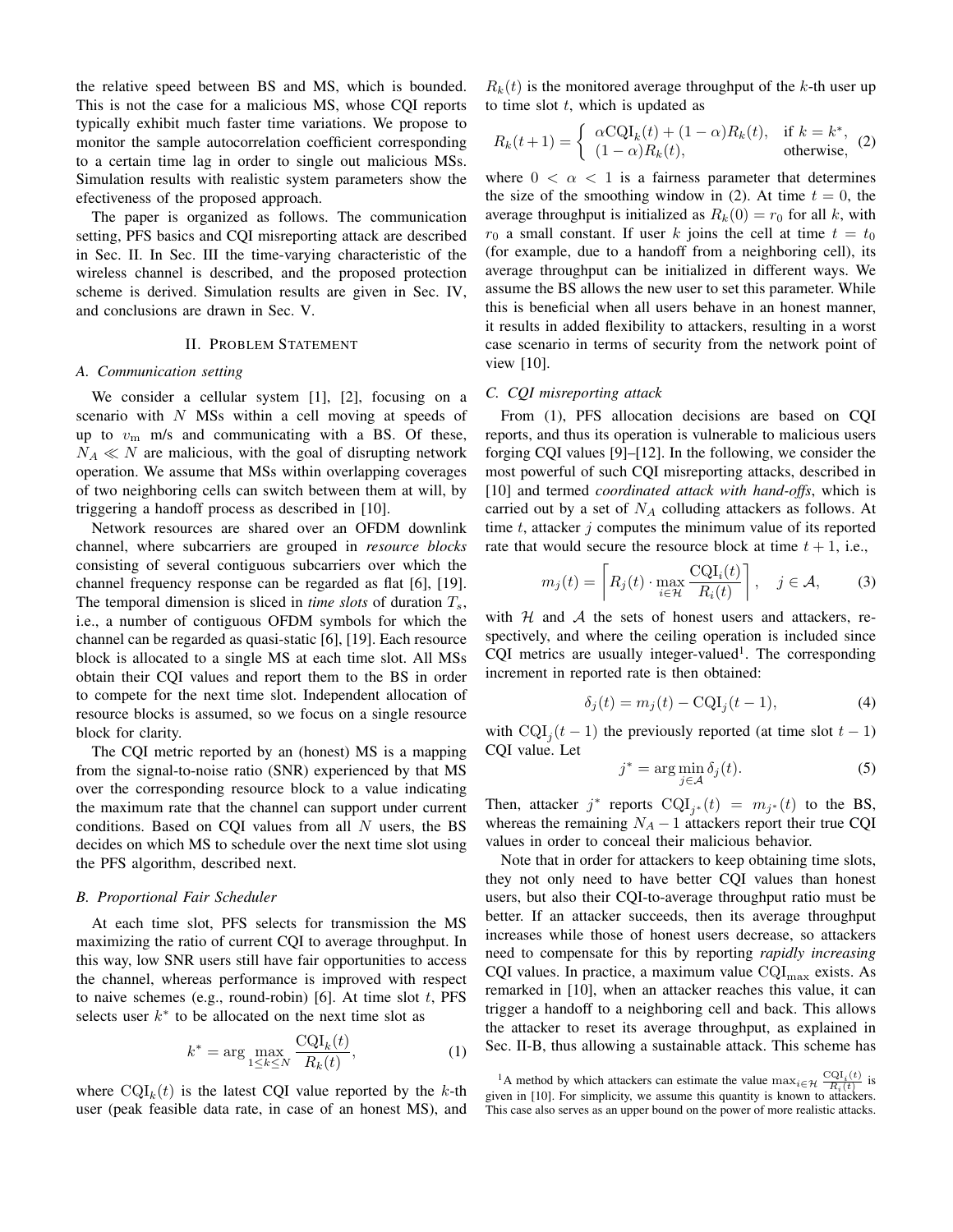been shown to capture over 90% of the available time slots with just a few attackers [10].

## III. DETECTION OF MISREPORTING ATTACKS

In contrast with previous approaches based on CQI authentication [12] (which increases overhead) or scheduler modification [10], [11] (which may affect its optimality features), we propose a detection mechanism to test whether CQI values reported by an MS arise from honest behavior or not. In this way, if user  $k$  is flagged as an attacker at time  $t$ , it is excluded from the competition for the next time slot.

The key observation is that, as the time-varying characteristics of mobile wireless channels are well understood under a number of models, they allow to single out malicious users whose temporal behavior differs from which one would expect as arising from an actual physical channel. To this end, note that (honest) CQI values are directly related to the observed SNR as follows:

$$
CQI_k(t) = q \left[ f\left(\frac{\hat{\gamma}_k^2(t)}{\hat{\sigma}_k^2}\right) \right],\tag{6}
$$

where  $\hat{\gamma}_k(t)$  and  $\hat{\sigma}_k^2$  are the estimated values of, respectively, the channel envelope (for the considered resource block) and the noise power at the k-th MS;  $f(\cdot)$  is an invertible mapping to the logarithmic (dB) domain, and  $q[\cdot]$  represents a quantizer such that the CQI value falls within a discrete set of available modulation/coding alternatives (note that  $f$  and  $q$  are application specific). In practice, all such alternatives yield the same error rate while resulting in higher data rates for larger SNR values [1], [2]. Eq. (6) shows that the time variations of  $\mathrm{CQI}_k(t)$  follow those of the observed SNR, and therefore those of the wireless channel (noise power fluctuations can be safely assumed to be much slower than those of the channel). This is illustrated in Fig. 1(a), which shows examples of reported CQI values along time for honest and malicious users launching the misreporting attack from Sec. II-C for two different values of initial average throughput after handoff,  $r_0^{Att}$ . The curves corresponding to attackers are noticeably different from that of an honest user, more so as attackers choose smaller values of  $r_0^{Att}$  (which result in more damage to the network, as will be discussed in Sec. IV). In addition, Fig. 1(b) suggests that the sample correlation coefficient can be useful in order to detect attackers, as discussed next.

The time-varying features of wireless mobile channels are influenced by physical factors such as multipath propagation, speed of mobile stations and/or surrounding objects, and signal bandwidth [19], [20]. For small-scale fading (i.e., over short time periods), a stationary assumption is well suited for characterizing the randomly time-varying wireless channel [21], and several models exist depending on the structure of the propagation environment. All of them exhibit strong correlation for short lags, since the channel response is a low-pass process of bandwidth much smaller than that of the transmitted signal. For example, in dense propagation environments the Rayleigh distribution is commonly used to describe the received envelope  $\gamma$  of a signal undergoing flat



Fig. 1. Typical time histories of reported CQI values and their corresponding sample correlation distribution, for an honest MS and an attacker. Simulation parameters details are found in Sec. IV.

fading, and Jakes' model [20] is widely accepted to be a good fit for its correlation coefficient in such scenarios:

$$
\rho_{\gamma}(\tau) \approx J_0^2 (2\pi f_{\rm m}\tau),\tag{7}
$$

with  $J_0(\cdot)$  the zero-order Bessel function of the first kind, and  $f<sub>m</sub>$  the maximum Doppler shift, related to the MS speed  $v$ , the carrier frequency  $f_c$ , and the speed of light c by  $f_m = f_c v/c$ .

For small values of  $f_m \tau$ , the correlation coefficient (7) will be close to one. Considering practical transmission parameters and MS speeds of interest [1], [2], and setting  $\tau = T_s$  (the time slot interval),  $\rho_{\gamma}(T_s)$  will typically be large; this also justifies the assumption that the channel remains approximately constant during a time slot. In contrast, misreporting attacks such as that from Sec. II-C tend to lower the temporal correlation of maliciously reporterd CQI sequences, when measured over several time slots, see Fig. 1(b). This allows the BS to rephrase the following hypothesis test for a given user:

$$
\mathcal{H}_0: \text{ user } k \text{ is honest} \qquad \mathcal{H}_1: \text{ user } k \text{ is an attacker,} \quad (8)
$$

in terms of the estimated correlation coefficient, which can be obtained as follows. Let  $s_k(t) = \sqrt{f^{-1}(\text{CQI}_k(t))}$ , which is a quantized version of  $\hat{\gamma}_k(t)/\hat{\sigma}_k$ ; and let

$$
\mu_k(t) = \frac{1}{M-1} \sum_{i=0}^{M-2} s_k(t-i)
$$
\n(9)

be the corresponding moving average over a window of  $M-1$ samples. Then the correlation coefficient estimate at time slot  $t$  based on the last  $M$  received reports from user  $k$  can be expressed in terms of the vector sequence

$$
\tilde{s}_k(t) = \begin{bmatrix} s_k(t) \\ s_k(t-1) \\ \vdots \\ s_k(t-M+2) \end{bmatrix} - \mu_k(t) \mathbf{1}, \qquad (10)
$$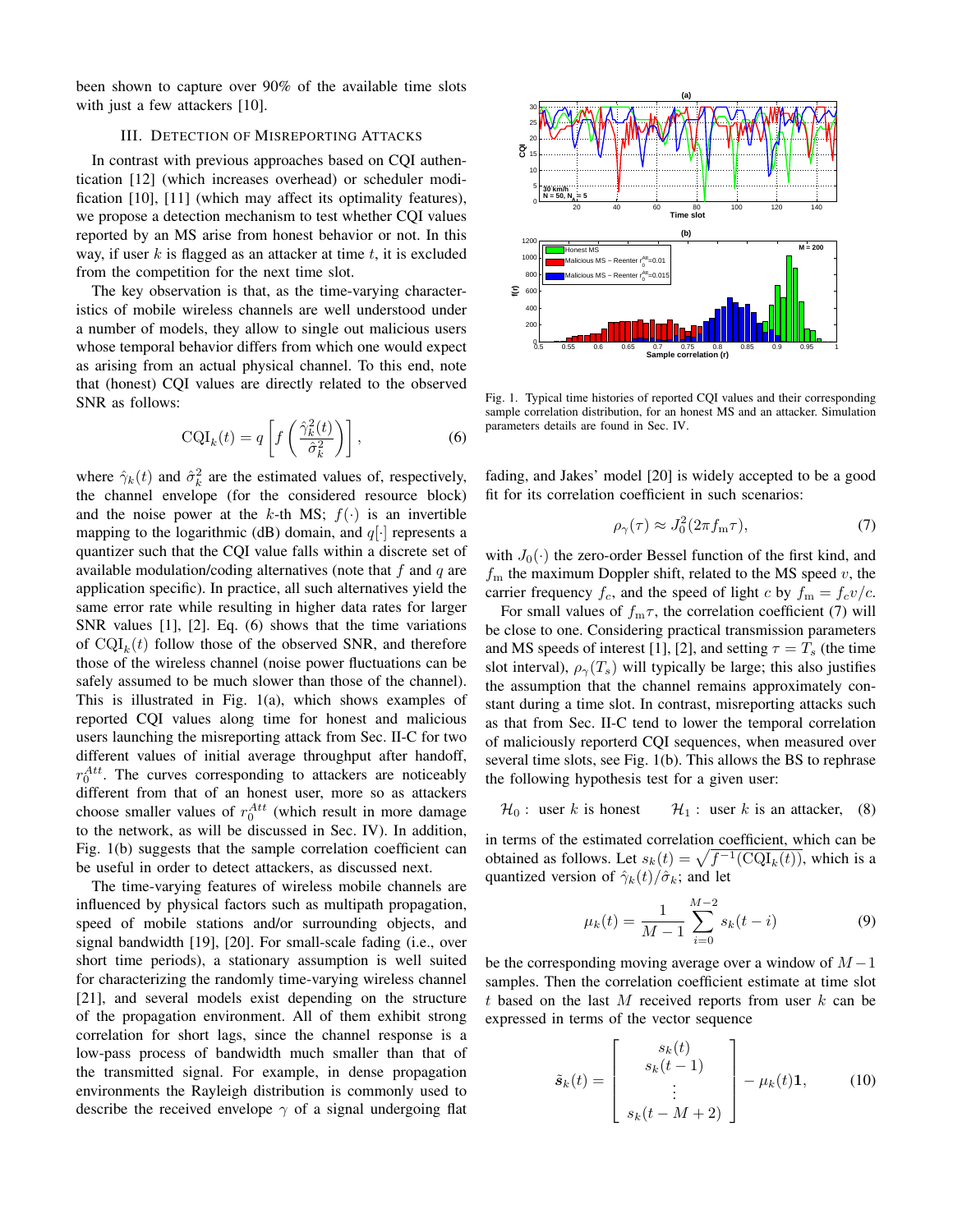where 1 is an  $(M - 1) \times 1$  vector of all ones, as

$$
\hat{r}_k(t) = \frac{\langle \tilde{s}_k(t), \tilde{s}_k(t-1) \rangle}{\|\tilde{s}_k(t)\| \cdot \|\tilde{s}_k(t-1)\|}.
$$
\n(11)

The proposed test at time slot  $t$  can then be written as

$$
\hat{r}_k(t) \underset{\mathcal{H}_1}{\geqslant} \epsilon,\tag{12}
$$

where the threshold  $\epsilon$  is set in order to meet a target probability of false alarm  $P_{FA}^{\star}$ , i.e., the probability of declaring that an honest user is in fact an attacker:

$$
P_{\text{FA}} = \Pr\{\hat{r} < \epsilon \,|\, \mathcal{H}_0\} = F_0(\epsilon),\tag{13}
$$

where  $F_0$  denotes the CDF of (11) under  $\mathcal{H}_0$ . Note that the test (12) is invariant to scalings, provided that the number of quantization levels in  $q[\cdot]$  is sufficiently large. Although no closed form expression is available for  $F_0$ , it can be easily evaluated numerically by means of Monte Carlo simulations if the estimation noise affecting  $\hat{\gamma}_k(t)$  and  $\hat{\sigma}_k^2$  can be assumed negligible. The required realizations of the channel envelope can be obtained with standard software packages, given the channel model (e.g. Jakes' as in (7)), the mobile speed, and the carrier frequency.

In practice, each MS will move at a different speed. Since the correlation coefficient is in general a decreasing function of MS speed for practical values of system parameters (being close to 1 for a stationary user). Assuming a maximum expected speed  $v<sub>m</sub>$  for the mobile users, then setting the threshold  $\epsilon$  to meet the target  $P_{FA}^{\star}$  for users moving at  $v_{\rm m}$ m/s results in a worst-case scenario design, such that for users moving at speed  $v \leq v_{\text{m}}$  the corresponding  $P_{\text{FA}}$  will satisfy  $P_{FA} \leq P_{FA}^{\star}$ .

By monitoring  $\hat{r}_k(t)$  for  $k = 1, \dots, N$ , the BS can use (12) to detect malicious behavior and take appropriate measures. For example, if user  $k$  is declared an attacker at time slot  $t$ , the BS may abstain from feeding its current and future CQI reports to the PFS for a number of time slots, so that user  $k$ is not scheduled over such time window.

#### IV. PERFORMANCE EVALUATION

In order to assess the performance of the proposed scheme, we consider a setting with  $N_A$  attackers out of  $N = 50$  MSs. The BS runs PFS with parameter  $\alpha = 0.001$  for time slot allocation. Realistic transmission parameters are used, based on LTE specification [1]. A 2 GHz carrier frequency OFDMA system is considered, with 5.12 MHz bandwidth and 20 kHz subcarrier spacing. We focus on the allocation of consecutive time slots for a resource block consisting of 20 adjacent subcarriers (over which the channel can be considered flat). A time slot consists of 22 consecutive OFDM symbols, and thus  $T_s = 1.1$  ms, during which the channel remains quasistatic. The mapping (6) from observed SNR and CQI is taken from [12] and models that of LTE:

$$
CQI = \begin{cases} 0, & SNR \le -16, \\ \left\lfloor \frac{SNR}{1.02} + 16.62 \right\rfloor, & -16 < SNR < 14, \\ 30, & SNR \ge 14, \end{cases} \tag{14}
$$

where SNR is in dB and we assume that the estimation noise in the SNR can be neglected. Regarding channel behavior, independent flat fading channels following Jakes' model, with equal power of 0 dB, are generated for each MS. The noise power is set at  $= -10$  dB for all MSs. Performance results are averaged over 100 independent realization, each spanning 1,000 time slots (1.1 s).

We start by assessing the performance of the proposed scheme under CQI misreporting attacks for a given reentry value  $r_0^{Att}$  for the attackers. The influence of this attackerselectable parameter on system performance will be discussed subsequently.



Fig. 2. Probabilities of false alarm and of detection in terms of the window size  $M$  when all MSs move at the same speed.

# A. Fixed  $r_0^{Att}$

We assume the attackers set  $r_0^{Att} = 0.01 \cdot \text{CQI}_{\text{max}}$ . Without protection measures, this attack may deplete roughly 99% of network resources. Fig. 2 shows false alarm  $(P_{FA})$  and detection ( $P_D$ ) probabilities in a setting with  $N_A = 5$  attackers, considering different mobile speeds and  $P_{FA}^{\star}$  targets, in term of the window size  $M$  used for the computation of the sample correlation coefficient; in this case, all MSs move at the same speed. This allows to assess the accuracy in meeting false alarm targets, see Fig. 2(a). From Fig. 2(b), detection performance is seen to improve for low mobility, as could be expected, since slow users will present higher correlation values. In addition, using larger window sizes effectively improves estimation accuracy of the sample correlation coefficient, with the corresponding benefits in terms of detection. For example, with  $M = 150$  a detection probability of 95% can be achieved at speeds of up to 60 km/h and 2% false alarm probability.

Fig. 3 compares scheduler performance in a setting with users moving at 60 km/h for three cases: no attack<sup>2</sup>, attack without protection, and the proposed detection scheme using  $M = 200$  and  $P_{\text{FA}}^{\star} = 0.1$  (users labeled as attackers at time

<sup>2</sup>In this case each MS gets an average of  $1/N = 2\%$  time slot share.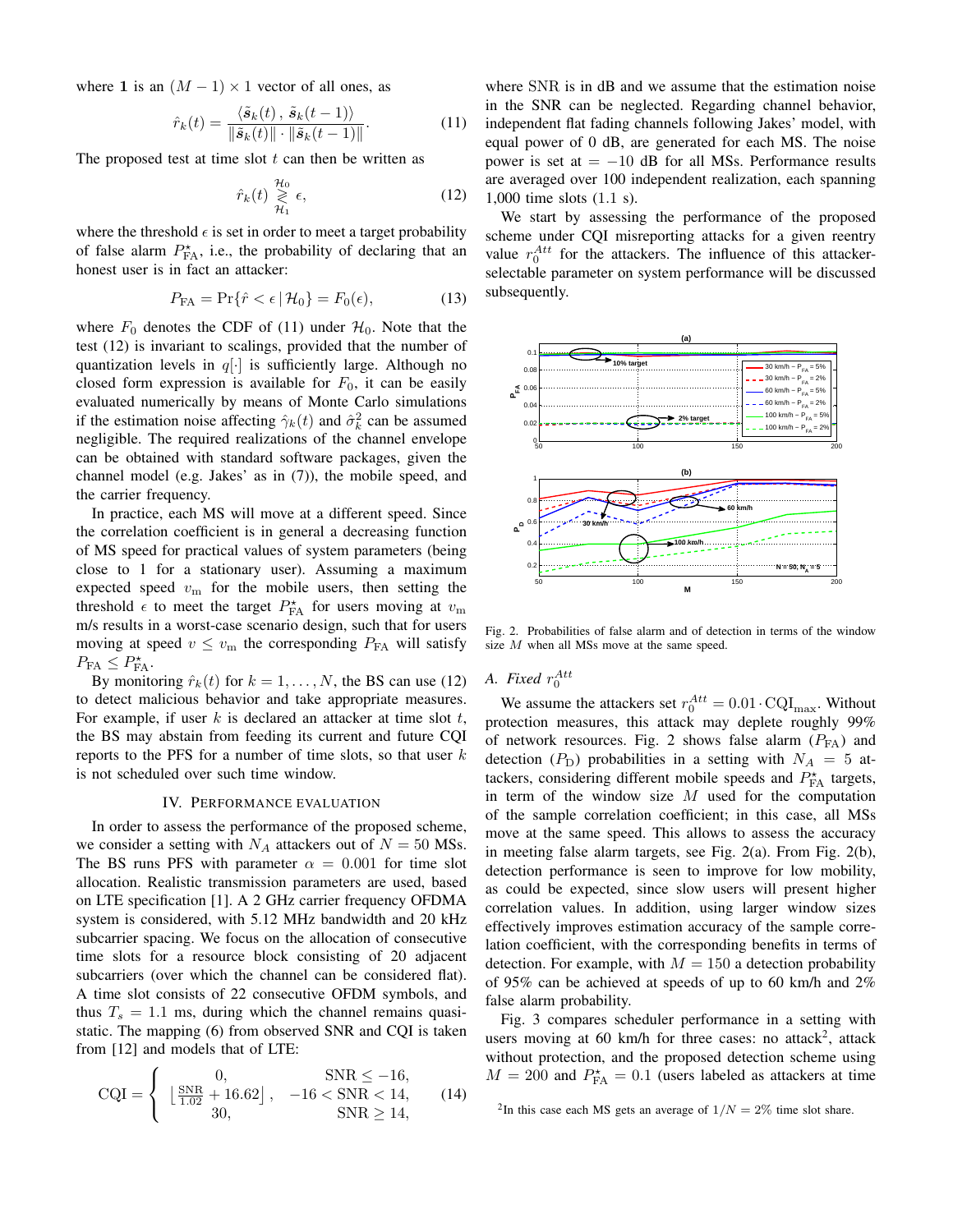t are not considered for scheduling in the next time slot). The proposed method is seen to be able to reclaim a sizable percentage of system resources from attackers.



Fig. 3. Distributions of individual time slot share for honest users. Results shown for  $N_A = 5$ ,  $P_{FA} = 0.1$ ,  $M = 200$  and all users moving at 60 km/h.



Fig. 4.  $P_D$  and time slot share for honest MSs in terms of the window size M, for MSs moving at different speeds. The threshold is set for a maximum expected speed of 60km/h.

Next we consider a more realistic scenario in which users move at different speeds, drawn from a Gaussian distribution with a mean of 40 km/h and a standard deviation of 3.16 km/h. The test threshold is set for a target  $P_{FA}^{\star}$  at a maximum speed of  $v_m = 60$  km/h, according to the worst-case approach discussed in Sec. III. As expected, achieved  $P_{FA}$  values meet the required target; in Fig. 4 results are shown for the probability of detection and the share of time slots allocated to honest users, in terms of the window size  $M$ , and again with  $N_A = 5$  attackers. The protection mechanism is effective in this more realistic scenario as well: using  $M = 150$ , over 94% of the time slots are seen to be assigned to honest users. Similarly to what was observed in Fig. 2(b), performance is seen to improve for larger window sizes, suggesting to pick  $M$  as large as possible. However, the window size also determines the latency of the protection scheme, and thus a detection/latency tradeoff appears. The most suitable value of

 $M$  is likely to be application-specific, depending on the type of network traffic. In the considered scenario, for example, there is not much incentive for using  $M > 200$  even if the corresponding latency can be tolerated, as Fig. 4 shows that performance does not improve much beyond that value.

Table I summarizes results in terms of time slot allocation for different numbers of colluding attackers  $N_A$ . The proposed scheme can effectively protect against the CQI misreporting attack, even when attackers represent as much as 20% of the total number of users. Note that the percentage of system resources assigned to attackers is in all cases below what the scheduler would assign them if they behaved honestly.

TABLE I TIME SLOT PERCENTAGE ALLOCATED TO HONEST AND MALICIOUS USERS

| $N_A$ | No Protection |           | Proposed method |           |                   |
|-------|---------------|-----------|-----------------|-----------|-------------------|
|       | Honest        | Attackers | Honest          | Attackers | $P_{\mathrm{FA}}$ |
| 2     | $3.2\%$       | 96.8%     | 95.6%           | $4.4\%$   | $0.8\%$           |
|       | $1.2\%$       | 98.8%     | 96.4%           | 3.6%      | 0.9%              |
| 6     | 0.5%          | 99.5%     | 94.5%           | 5.5%      | 0.9%              |
| 8     | 0.3%          | 99.7%     | 88.3%           | 11.7%     | $0.9\%$           |
| 10    | $0.2\%$       | 99.8%     | 85.3%           | 14.7%     | 0.9%              |

Threshold adjusted for a target  $P_{FA}^* = 0.1$  at 60 km/h and  $M = 200$ .<br>Users move at speeds of up to 60 km/h, generated as for Fig. 4.

# *B.* Influence of  $r_0^{Att}$

Throughout Sec. IV-A it was assumed that attackers used a reentry value  $r_0^{Att} = 0.01 \cdot \text{CQI}_{\text{max}}$  for their average throughputs after forcing a handoff. We focus now on the power of the CQI misreporting attack in terms of the value for  $r_0^{Att}$  set by the attackers, and the protection capabilities of the proposed test in such cases. In these experiments, all MSs are assumed to move at the same speed.

Fig. 5(a) illustrates the effectiveness of the CQI misreporting attack with  $N_A = 5$  colluding attackers to deplete network resources (no detection mechanism was implemented). The attack is more powerful for lower values of  $r_0^{Att}$ , since in that case a malicious user forcing a handoff has more time slots available during which it can collaborate in the attack before its reported value reaches  $CQI_{\text{max}}$ . On the other hand, the time correlation of its reported CQI values (computed with  $M = 200$  in Fig. 5) becomes significantly smaller than that of an honest user, and therefore its malicious behavior has a larger probability of being detected. Thus, attackers face a power/detectability tradeoff in their choice of the reentry value  $r_0^{Att}$ . If this value is chosen too large, covert operation is possible, but the damage inflicted to the network is very limited, as shown in Fig. 5(b).

Fig. 6 illustrates this tradeoff in a setting with  $N_A = 5$ attackers, and for different mobile speeds, once the proposed detection scheme is implemented (using  $M = 200$  and  $P_{FA}^{\star} = 0.1$ . For small values of  $r_0^{Att}$ , the probability of detection is close to 1 (Fig.  $6(a)$ ), and thus the fraction of system resources captured by attackers remains small (Fig. 6(b)). For  $r_0^{Att}$  above a threshold value (which depends on mobiles' speed),  $P_D$  starts to drop, and attackers' share of resources increases correspondingly. However, as  $r_0^{Att}$  is